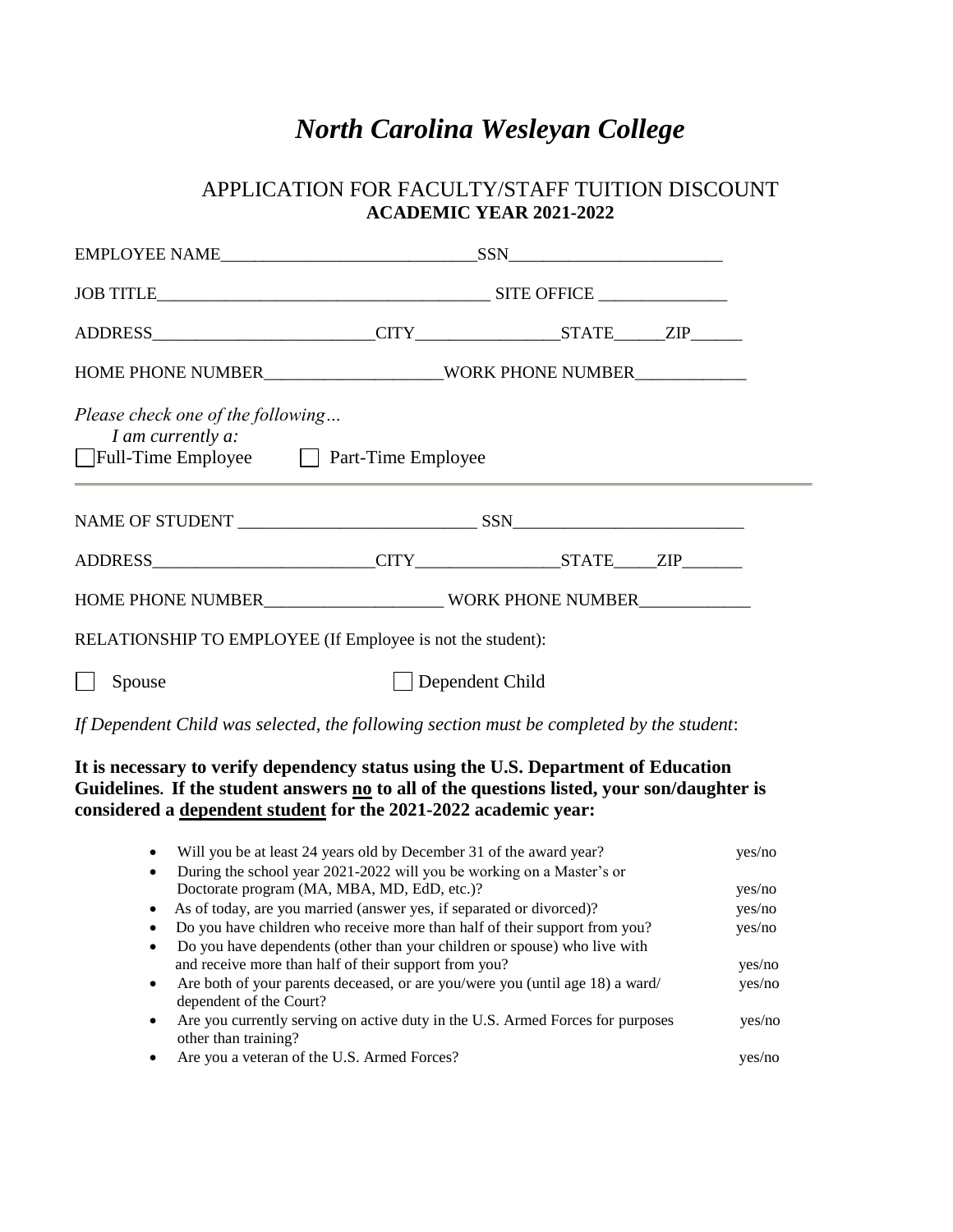| Location:                | <b>RMT</b> Traditional | <b>Adult Studies</b><br>(site location) | Graduate Program |
|--------------------------|------------------------|-----------------------------------------|------------------|
| <b>Semester Hours:</b>   |                        |                                         |                  |
|                          | Credit/Audit           | Credit/Audit                            | Credit/Audit     |
| <b>FALL TERM 2021:</b>   |                        |                                         |                  |
| Location:                | <b>RMT</b> Traditional | Adult Studies<br>(site location)        | Graduate Program |
| <b>Semester Hours:</b>   |                        |                                         |                  |
|                          | Credit/Audit           | Credit/Audit                            | Credit/Audit     |
| <b>SPRING TERM 2022:</b> |                        |                                         |                  |
| Location:                | <b>RMT</b> Traditional | <b>Adult Studies</b><br>(site location) | Graduate Program |
| <b>Semester Hours:</b>   |                        |                                         |                  |
|                          | Credit/Audit           | Credit/Audit                            | Credit/Audit     |
| <b>SUMMER I 2022:</b>    |                        |                                         |                  |
|                          |                        |                                         |                  |
| Location:                | <b>RMT</b> Traditional | Adult Studies<br>(site location)        | Graduate Program |
| <b>Semester Hours:</b>   |                        |                                         |                  |
|                          | Credit/Audit           | Credit/Audit                            | Credit/Audit     |
|                          |                        |                                         |                  |

#### *Student Enrollment Intentions (Please indicate the number of hours per term)* **SUMMER II 2021:**

#### CERTICATION: I CERTIFY THAT ALL OF THE INFORMATION PROVIDED ON THIS APPLICATION IS TRUE AND COMPLETE TO THE BEST OF MY KNOWLEDGE.

|                             | Date: $\frac{1}{\sqrt{1-\frac{1}{2}} \cdot \frac{1}{2}}$ |
|-----------------------------|----------------------------------------------------------|
|                             |                                                          |
| ** SCHOOL USE ONLY          |                                                          |
| $\Box$ Application Approved | $\Box$ Application Denied                                |
|                             | Date: $\_\_\_\_\_\_\_\_\_\_\_$                           |